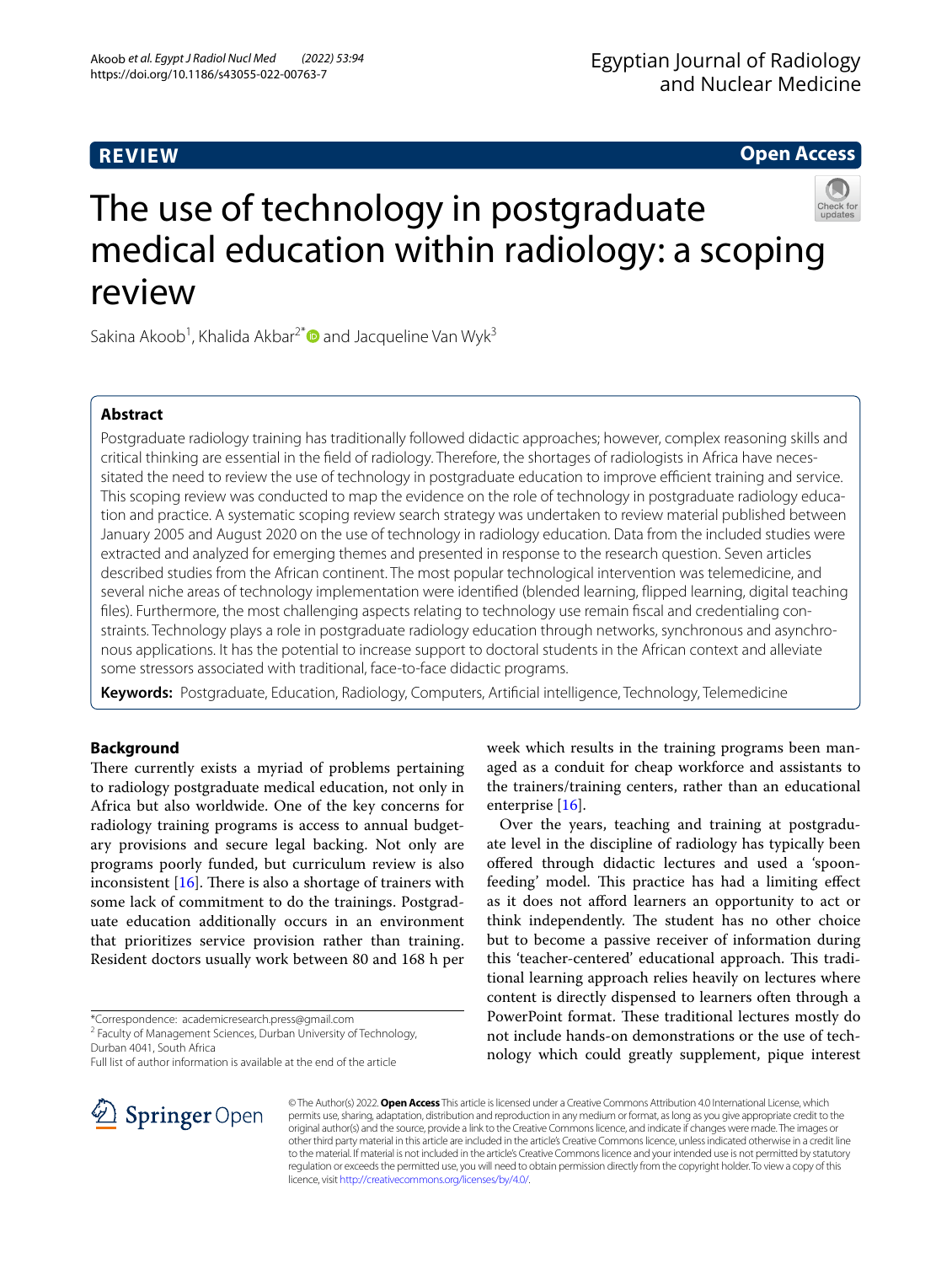or enhance the learning experience. The lecturer, who is considered an expert in the feld, speaks for most of, if not the entire time, often resulting in little to no discussion and participation from the audience [\[37](#page-6-1), [42](#page-6-2)].

Numerous reasons exist for the continued use of the 'spoon-feeding' concept as a principal and popular teaching strategy in radiology education over the decades. Some of these reasons are, but not limited to: (a) an easier and more manageable method as minimal preparation is required for lectures as opposed to more complicated and technologically inclined teaching methods, (b) most teachers assume that students are comfortable with the lecture presentations, where they are told exactly what they need to know, (c) students have become accustomed to this form of training as it requires little efort on their part and assists in the preparation of examinations as lecture content often clearly teaches to the test/examination, (d) medical and scientifc lecturers prefer 'oldschool' techniques, as this are familiar to them and often fnd it difcult to deviate from the norm, and (e) fnancial or technologic limitations resulted in the reliance on the use of PowerPoint and other non-interactive methods of learning  $[1, 37]$  $[1, 37]$  $[1, 37]$  $[1, 37]$ 

The traditional methods of education can impede creativity and independent learning as it does not promote much student engagement [\[1](#page-6-3)]. During these lectures, learners are required to pay strict attention to the presentation and educator, and therefore, there is no mental time for lateral thinking  $[1, 37]$  $[1, 37]$  $[1, 37]$  $[1, 37]$ . In most cases, students struggle to remember sufficient information from the presentations and the lack of interaction leaves them incapable of applying the new information to new situations that was not discussed in the lecture [[37\]](#page-6-1).

Radiology is a diverse feld in comparison with other medical specialties. It relies greatly on visual learning and incorporates knowledge of diagnostics, information technology, clinical and nonclinical medicine and procedural expertise for intervention encompassing the entire body [[37\]](#page-6-1). 'Spoon-feeding' as a teaching strategy in a discipline such as radiology is highly destructive. Radiologists are required to think 'out of the box' and integrate various pieces of information to meet new challenges and solve novel problems as they occur. In clinical practice, radiologic fndings and results are seldom straightforward and material as studied from a textbook or lecture is rarely encountered in exactly the same format in reality. It is therefore imperative that radiology postgraduate students not only be trained to acquire expert knowledge but also learn useful techniques that will enable them to solve problems and think creatively [\[37\]](#page-6-1).

In recent years, significant efforts have been made to improve radiology teaching and training during residency by incorporating newer innovative teaching skills and pedagogical techniques. With the advent of educational technology and the worldwide spread of computer networks (Internet), online teaching, learning and assessment tools such as e-portfolios have been popularized in many postgraduate radiology program [\[2](#page-6-4)]. Such technologies offer a platform to facilitate academia and practice skill development in radiology education and have hence become invaluable tools for interactivity, simulation, collaboration and even self-testing [\[35](#page-6-5), [42](#page-6-2)]. Bari [\[8](#page-6-6)]found that the U.S. Department of Education had conducted research into higher education students using online learning. It was concluded that students utilizing online learning tools performed better when compared to those that just relied on face-to-face lecture courses  $[8]$  $[8]$ . This was attributed to the fact that computer-based teaching coupled with case studies is likely to improve students'

### **Review question**

problem-solving ability.

There is a dire need for radiologists in the African and public sector. Given the high rate of trauma and motor vehicle accidents as well as the burden of oncological patients and HIV, radiologists are involved in the immediate assessment of the patient and provide an important step in the immediate and short- and long-term planning of surgery and medical treatment of the patient. Given the shortages of radiologists, this review would assist both in increasing the number of radiologists trained even with a limitation of consultants (teachers) and assist in fnding alternative methods to ensure that the training time in radiology be used efectively.

Therefore, this review sought to scope the role of technology in the education of postgraduate radiology student.

### **Objectives**

The objectives were to map the evidence on the use and integration of technology in the postgraduate education with the view to inform postgraduate training of registrars in radiology. The objectives were:

- to investigate the effect and extent to which technology is being used for training and education in radiology.
- to provide recommendations on the use of technology in postgraduate education in radiology

## **Methods**

The scoping review was conducted the highlight the role that technology plays in postgraduate medical education in radiology. A scoping review is a research methodology tool for mapping areas of research. By providing an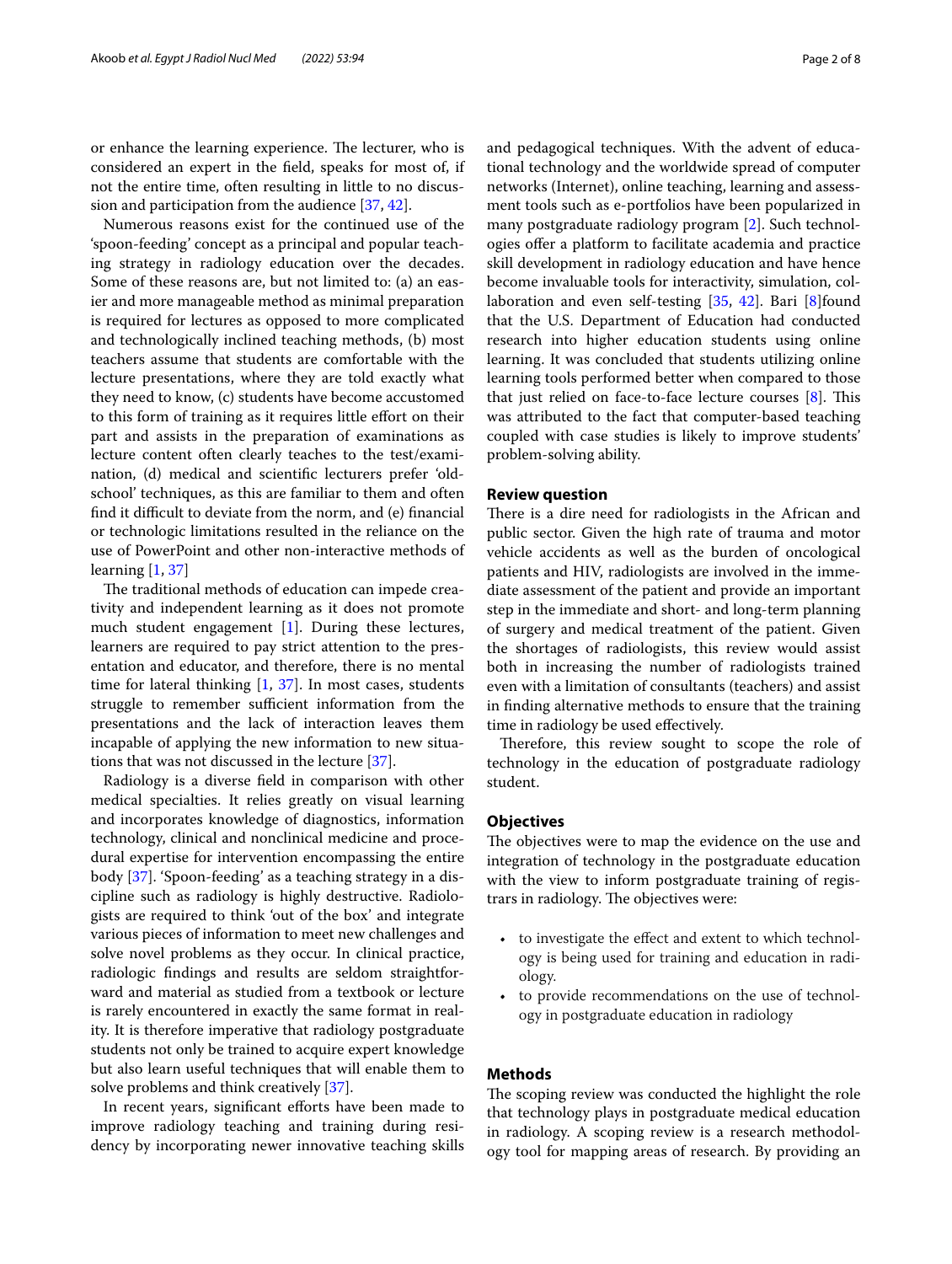overview of extant literature over a specifc time period, the scoping review assisted researchers and readers to identify gaps more easily.

## **Steps of scoping review**

Two reviewers collected journal articles that aligned with the research objectives and that were published from January 2005 to August 2020. The scoping review methods suggested by the Joanna Briggs Institute were strictly followed. These entail the three main steps for a successful scoping review pertain to identifying the relevant literature, selecting the most appropriate literature, and extracting and charting the data. These steps are outlined in the subsections that follow [[17](#page-6-7)].

## **Identifcation of relevant literature**

International and local electronic databases were used to identify the literature. These databases included EBSCOhost, Google Scholar, SAJR, PubMed/MEDLINE, Emerald Insights, Cochrane Library, Science Direct and I Catalogue. The search strategy included the following keywords: "postgraduate AND radiology AND technology AND education."

## **Selection of literature**

The selection of appropriate literature was subject to screening against very specific inclusion criteria. The population of the study was determined to be postgraduate radiology medical students. Table [1](#page-2-0) illustrates the specifc inclusion and exclusion criteria that were adhered to  $[4]$  $[4]$ .

## **Data extraction and charting of data**

All the relevant literature was captured initially into End-Note and Microsoft Excel. The data were then screened against the specifc inclusion and exclusion criteria presented in Table [1.](#page-2-0) A data chart was then created to summarize the data analysis and is presented in Fig. [1](#page-3-0) [[45\]](#page-6-9).

### **Results**

The initial searches across the electronic databases vielded 1800 citations. The next step entailed the screening of titles and abstracts for eligibility, and 98 articles were identified. The next round of screening removed duplicates, scoping reviews and articles not aligned to the research objectives. This left a final subset of 58 publications that were included in the qualitative thematic data analysis. Figure [2](#page-4-0) highlights the comprehensive screening approach as followed [\[26](#page-6-10)].

### **Bibliometrics**

The majority of articles included for review were published post 2010. There was a surge in publications in 2012 and thereafter a steady decline up until 2017. In the years from 2018 onwards, there has been a consistent stream of publications in this area. Figure [3](#page-4-1) presents the breakdown of publications across the years, and Table [2](#page-5-0) illustrates a breakdown of the focal areas covered across the publications included in this scoping review [\[45](#page-6-9)].

# **Infuence of technology on successful postgraduate radiology education**

Several technologies were reportedly successful when implemented in postgraduate medical education for radiology students. Telemedicine [[9](#page-6-11), [14](#page-6-12), [23](#page-6-13), [38](#page-6-14)] has been found to be efective in supporting isolated healthcare professionals by providing them with the right expertise at the right time using afordable, low‐bandwidth technologies. Likewise, technology-enhanced learning (TEL) [[10,](#page-6-15) [30\]](#page-6-16) frees up time of students at educators because it combines face-to-face lectures and e-learning modules at their best convenience. Furthermore, e-learning projects facilitated the participation of learners enrolled in postgraduate programs across diferent regions that allowed for cross cultural sharing and the exchange of teaching experiences [\[5](#page-6-17), [11\]](#page-6-18).

This was found to be the case in Malawi where students valued the structured presentation of the basic sciences integrated into interactive virtual patients the access to

<span id="page-2-0"></span>**Table 1** Illustrates the specifc inclusion and exclusion criteria that were adhered to

| Inclusion criteria                                                                                      | <b>Exclusion criteria</b>      |
|---------------------------------------------------------------------------------------------------------|--------------------------------|
| January 2005 to August 2020 to date                                                                     | Older than 2005                |
| Must be available in English                                                                            | Not aligned with PCC           |
| Be available in full text                                                                               | Not available in full text     |
| Pertain to postgraduate radiology education and training                                                | A systematic or scoping review |
| Population: postgraduate radiology medical students                                                     |                                |
| Concept: Use of technology to quide postgraduate education in radiology                                 |                                |
| Context: Socio-economic considerations of medical education in lower-to-middle income African countries |                                |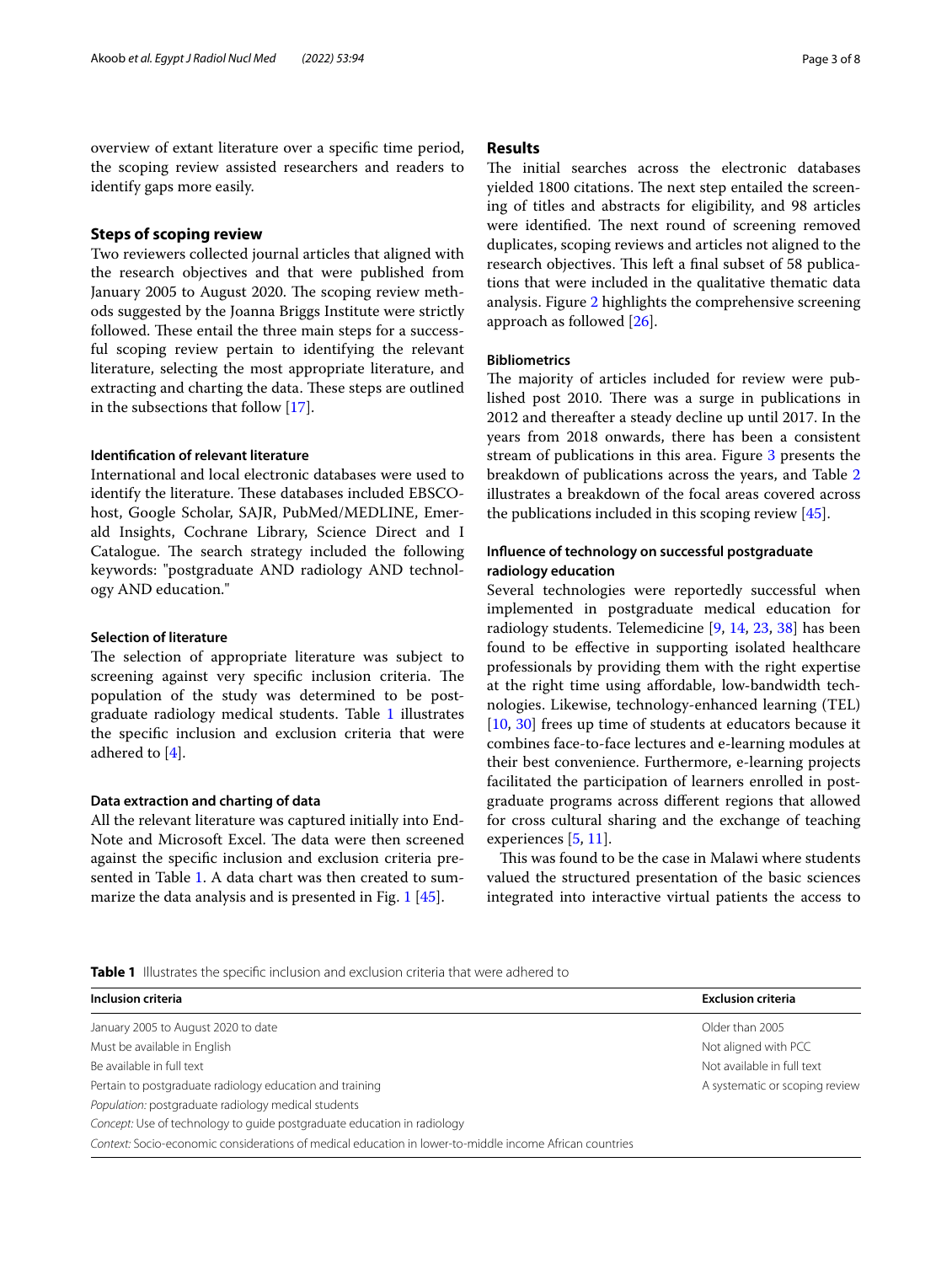

<span id="page-3-0"></span>e-journals and the opportunity for discussion with international surgical colleagues [\[43](#page-6-19)]. In addition, developing countries with critical shortages of healthcare workers beneftted from fipped learning, where medical students independently learn facts and concepts outside the classroom, and then participate in interactive classes to learn to apply these facts  $[31]$  $[31]$ . The implementation of flipped learning was useful as it engages learners by providing content before the live ("in class") session that aids in preparation and fosters greater in-class engagement [\[20\]](#page-6-21).

# **Application of technology being used for training and education in radiology**

Technology was found to be highly efective when directly applied and used as part of training and education in radiology. For example, technological advances in gaming were more accessible in radiology residency programs [\[6](#page-6-22)]. Unlike more traditional videogames, games used in postgraduate medical education are inherently interactive, engaging and simulate complex decisionmaking processes [\[3](#page-6-23), [47](#page-7-0), [48](#page-7-1)]. Artifcial intelligence [[34](#page-6-24)] is the enabling technology at the forefront of these innovations; however, there are ethical concerns because the processes of medical device decision-making are largely unpredictable, therefore holding the creators accountable for it clearly raises concerns [[22\]](#page-6-25).

Likewise, the application of artifcial intelligence can aid the training of radiologists regarding communication of diagnosis, consideration of patient's values and preferences, medical judgment, quality assurance, education, policy-making and interventional procedures, because AI is able to identify fndings either detectable or not by the human eye [\[33](#page-6-26)]. In a similar vein, social media technologies allow for the radiologists not to be restricted by geographic location and they are able to teach and learn asynchronously [\[12](#page-6-27)]. Social media can also form the bridge between the generational gap between seasoned radiologists who are educators and the new generation of radiologists to further enhance and enable efective training and education in radiology [\[21](#page-6-28), [29,](#page-6-29) [44](#page-6-30)].

# **Recommendations on the use of technology in postgraduate education in radiology**

The majority of studies included in this scoping review provided a plethora of recommendations that assist in understanding the role of technology in postgraduate radiology education. Several challenges as identifed in the literature are still hampering postgraduate education in radiology, which include fscal constraints to the introduction of new technologies as well as accreditation and/ or maintenance of competency  $[18, 28]$  $[18, 28]$  $[18, 28]$  $[18, 28]$ . This creates a critical dilemma in the profession regarding credentialing because future radiologists need adequate training and expertise in conventional practice as well as new techniques [\[40](#page-6-33), [49](#page-7-2)].

Furthermore, fve factors were found that positively impact change in postgraduate medical education. These include shared commitment, reinvention, ownership, supportive structure and open culture [[7\]](#page-6-34). On the other hand, factors that negatively impact change include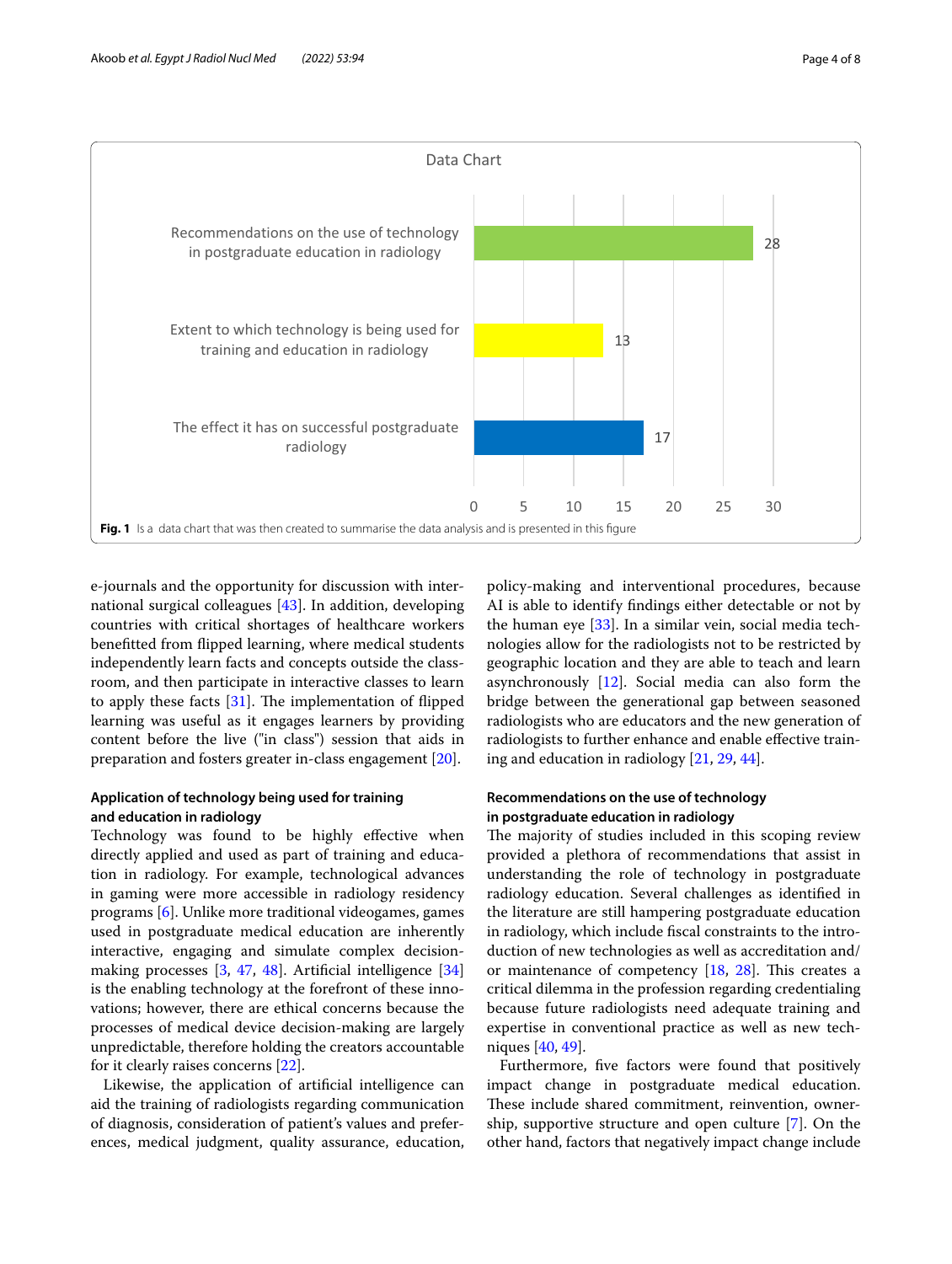

<span id="page-4-0"></span>

<span id="page-4-1"></span>resistance, behavior change, balance between diferent tasks, lack of involvement, lack of consensus, and unsafe culture and hierarchy  $[7, 13, 41]$  $[7, 13, 41]$  $[7, 13, 41]$  $[7, 13, 41]$  $[7, 13, 41]$  $[7, 13, 41]$ . Therefore, technological approaches to postgraduate medical education such as e-learning, web-based teaching, social media and artifcial intelligence are necessary to assuage key intrinsic and extrinsic factors driving radiologists desire for personal professional development [\[24](#page-6-37), [36,](#page-6-38) [39](#page-6-39)]. Key intrinsic factors included desire for personal professional development, desire for new challenges and search for satisfaction within the profession [\[19](#page-6-40), [27\]](#page-6-41). Key extrinsic factors included requirements for continuous professional development, availability of funding, and search for improved remuneration [\[27](#page-6-41), [46\]](#page-7-3).

# **Discussion**

This study is the first to focus on the role of technology in postgraduate radiology education. The majority of publications included in this scoping review highlight the rapid pace of technological innovations that are augmenting traditional postgraduate teaching methods. These studies were published internationally, and the fndings are applicable to the African context for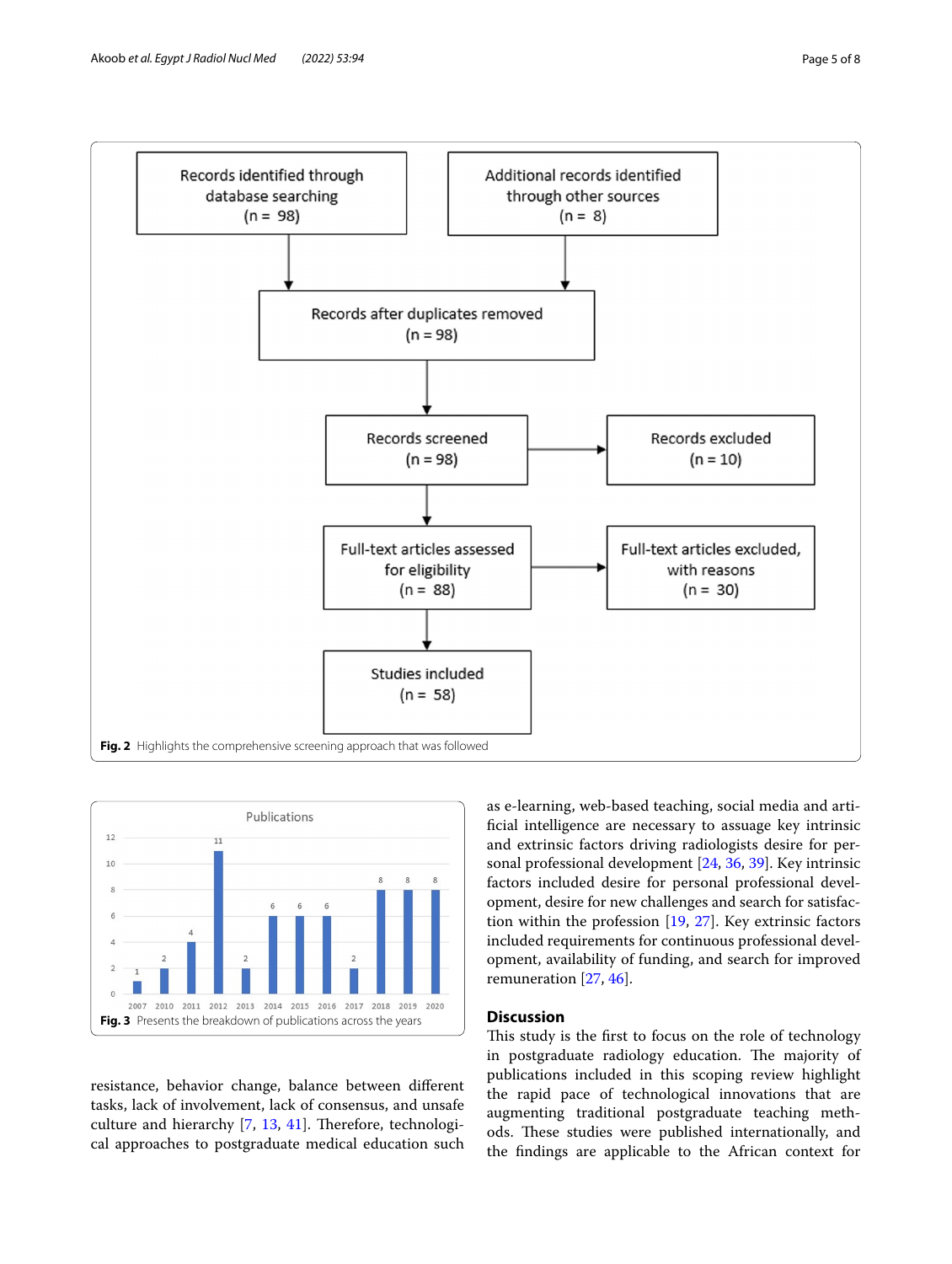<span id="page-5-0"></span>

|--|

| Objective                                                                           | <b>Focus areas</b>                                                                                                                                                                                                                                                                                                                                                                                                                                                                                                                          |
|-------------------------------------------------------------------------------------|---------------------------------------------------------------------------------------------------------------------------------------------------------------------------------------------------------------------------------------------------------------------------------------------------------------------------------------------------------------------------------------------------------------------------------------------------------------------------------------------------------------------------------------------|
| Recommendations on the use of technology in<br>postgraduate education in radiology  | Address Challenges, Competency-Based Medical Education, Postgraduate Medical Education<br>Evaluation, Address Covid-19 Challenges, Address Change, Decrease Case Loads And Increase<br>Education, Web-Based Evaluation Forms, Web-Based Learning, Community Learning, Educa-<br>tional Videos, Pursuing Postgraduate Education In Radiology, E-Learning, Class/Conference<br>Room Sessions, Social Media Usage, Assessing Professionalism, Artificial Intelligence, Web-Based<br>Teaching, Emerging Technologies Adoption, Blended Learning |
| Extent to which technology is being used for training<br>and education in radiology | Patient Education, Flipped Learning, Telemedicine, E-Learning, iPad Use, Blended Online Tech-<br>niques, Technology-Enhanced Learning (Tel), Artificial Intelligence                                                                                                                                                                                                                                                                                                                                                                        |
| The effect it has on successful postgraduate radiology                              | Gaming In Radiology Education, M-Learning, Mobile Technology, Social Media Profiles, Social<br>Media, Raded, Adaptive Tutorials, E-Learning, Social Media, Case Comparisons, Digital Teaching<br>Files, Simulation-Based Training, Digital Professionalism, Artificial Intelligence, Scientific Mobility                                                                                                                                                                                                                                    |

postgraduate radiology training and education. The four most applicable technologies identifed were e-learning, web-based teaching, social media and artifcial intelligence, and South Africa does have the infrastructure to promulgate these approaches into the existing radiology resident programs. It is also likely that teaching under COVID-19 regulations had greatly led to development of suitable capabilities in the African context [[15](#page-6-42), [25,](#page-6-43) [32](#page-6-44)].

The limitations of this review were mostly due to the dearth of literature on postgraduate medical education for radiologists in the African context. This scoping review will contribute toward flling this gap, and future research can look into the efectiveness of implementing the four technologies identifed as the most likely to have an impact on practice and future practices on the continent. A further limitation to this study was that almost all the publications reported on studies that were exploratory in nature. Future research can build on this scoping review to quantitatively evaluate the implementation of the range of technologies highlighted in this scoping review that can play a role in postgraduate education within radiology.

# **Conclusions**

The dilemma facing postgraduate radiology students and teachers is the lack of resources and practical limitations imposed by the scarcity of radiologists on the continent. This places a huge strain on practitioners who have to deliver services and train future radiologists under very challenging conditions. Therefore, the role of technology in postgraduate education is to assist radiology educators cope with these demands by reducing the time commitments and arduous experience of the current didactic traditional programs. Educators can engage and interact with students through avenues such as social media, e-learning, web-based teaching and teaching that incorporate artifcial intelligence. Over time, these new technologies can be

scaled up to provide wider coverage to more students that will impact on the steady increase in the number of radiologists.

### **Acknowledgements**

The authors would like to thank the University of KwaZulu-Natal librarians for assisting with gaining access to the electronic databases used to conduct the literature search.

#### **Author contributions**

SA prepared the scoping review proposal protocol which was approved by the University Postgraduate Office and performed the literature search, data analysis and literature review and fnal write up of the manuscript. KA was one of the coauthors and co-writer of the manuscript; assisted SA with writing and editing the scoping review proposal protocol; as well as assisted with the literature search, data analysis and literature review and fnal write up of the manuscript. JVW was the supervisor and assisted with overseeing the scoping review proposal protocol; and assisted with the editing and proofng of the fnal write up of the manuscript. All the listed authors on the paper herby confrm that they have read and approved the manuscript and that the Egyptian Journal of Radiology and Nuclear Medicine publish this paper upon acceptance. All authors read and approved the fnal manuscript.

#### **Funding**

Not applicable.

#### **Availability of data and materials**

All data and material will be available to the journal upon request.

#### **Declarations**

### **Ethics approval and consent to participate**

The ethical clearance process and protocols were followed by the authors, and ethical clearance was approved from the University of KwaZulu-Natal for this study. This study included a review of already published literature and did not include any human or animal participants. An exemption from ethics was received (UKZN BREC Ref: BE055/19).

#### **Consent for publication**

Not applicable.

### **Competing interests**

The authors declare that they have no competing interests.

### **Author details**

<sup>1</sup> Faculty of Radiology, University of Kwa Zulu-Natal, Durban 4041, South Africa. <sup>2</sup> Faculty of Management Sciences, Durban University of Technology, Durban 4041, South Africa. <sup>3</sup> Faculty of Medicine, University of Kwa Zulu-Natal, Durban 4041, South Africa.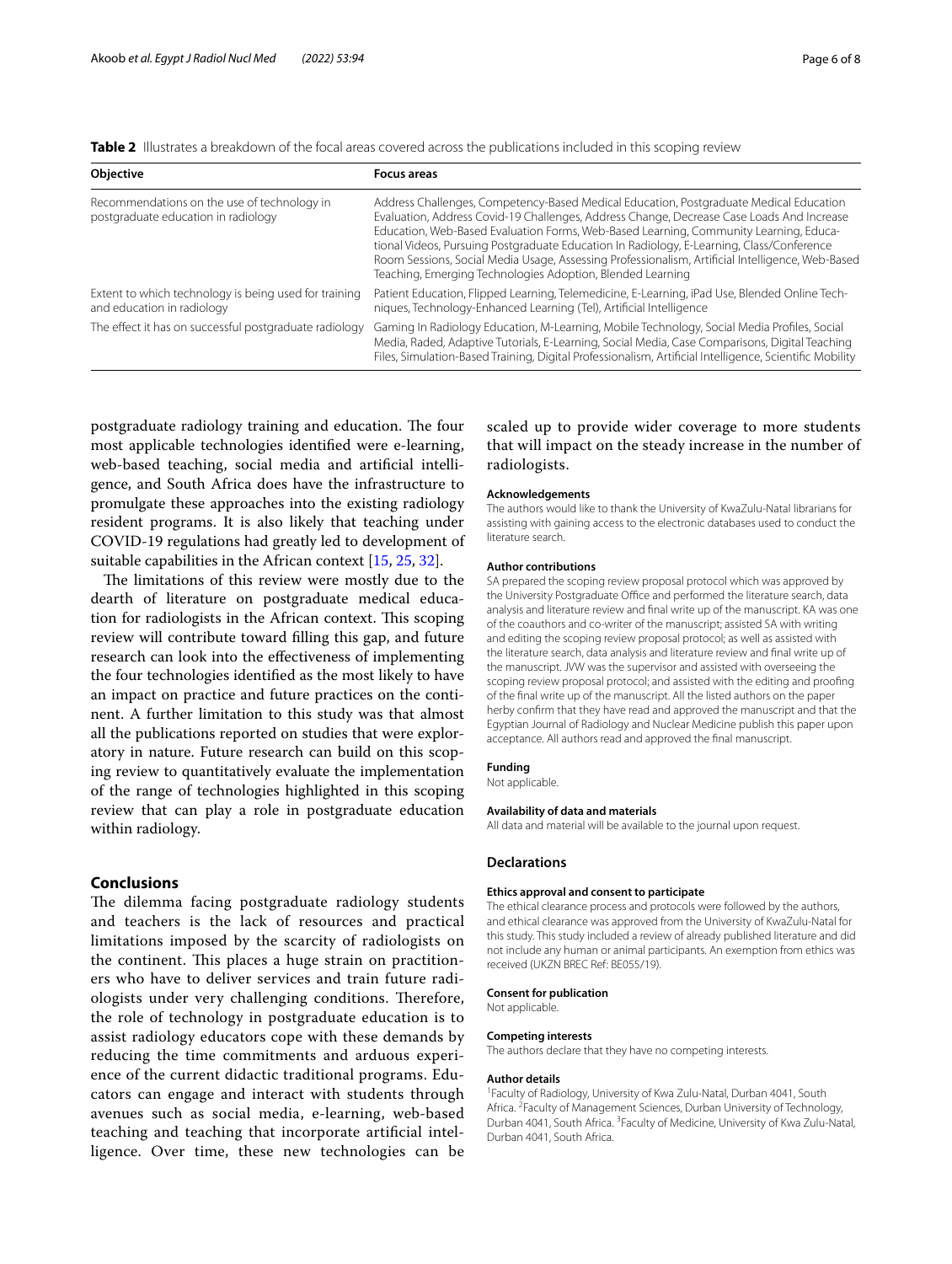Received: 22 August 2021 Accepted: 3 April 2022

### **References**

- <span id="page-6-3"></span>Abu Samah HS, Jusoff HK, Silong AD (2009) Does spoon-feeding impede independent learning? Can J Sociol Sci 5(3):82–90. [https://doi.org/10.](https://doi.org/10.3968/j.css.1923669720090503.010) [3968/j.css.1923669720090503.010](https://doi.org/10.3968/j.css.1923669720090503.010)
- <span id="page-6-4"></span>2. Abuzaid MM, Elshami W, David L, Noorjan Z, Abdi A (2018) Development and design of an undergraduate radiology teaching e-portfolio for clinical practice and professional development. AJDI 3(1):7–11. [https://doi.](https://doi.org/10.5455/ajdi.20171008024201) [org/10.5455/ajdi.20171008024201](https://doi.org/10.5455/ajdi.20171008024201)
- <span id="page-6-23"></span>3. Ahlqvist JB, Nilsson TA, Hedman LR, Desser TS, Dev P, Youngblood PL, Cheng RP, Gold GE (2013) A randomized controlled trial on 2 simulationbased training methods in radiology: efects on radiologic technology student skill in assessing image quality. Simul Health 8(6):382–387
- <span id="page-6-8"></span>4. Arksey H, O'Malley L (2005) Scoping studies: towards a methodological framework. Int J Soc Res Methodol 8(1):19–32
- <span id="page-6-17"></span>5. Amuasi JH, Kyere AK, Schandorf C, Fletcher JJ, Boadu M, Addison EK, Hasford F, Sosu EK, Sackey TA, Tagoe SNA, Inkoom S, Serfor-Armah Y (2016) Medical physics practice and training in Ghana. Phys Med 32(6):826–830
- <span id="page-6-22"></span>6. Awan O, Dey C, Salts H, Brian J, Fotos J, Royston E, Braileanu M, Ghobadi E, Powell J, Chung C, Aufermann W (2019) Making learning fun: gaming in radiology education. Acad Radiol 26(8):1127–1136
- <span id="page-6-34"></span>7. Bank L, Jippes M, van Rossum TR, Den Rooyen C, Scherpbier AJJA, Scheele F (2019) How clinical teaching teams deal with educational change: 'we just do it.' BMC Med Educ 19(1):1–8
- <span id="page-6-6"></span>8. Bari V (2014) Updating teaching and learning methodologies in radiology. J Coll Physicians Surg Pak 24(7):519–522
- <span id="page-6-11"></span>9. Bediang G, Perrin C, de Castañeda RR, Kamga Y, Sawadogo A, Bagayoko CO, Geissbuhler A (2014) The RAFT telemedicine network: lessons learnt and perspectives from a decade of educational and clinical services in low- and middle-incomes countries. Front Public Health 2:180
- <span id="page-6-15"></span>10. Berkowitz SJ, Kung JW, Eisenberg RL, Donohoe K, Tsai LL, Slanetz PJ (2014) Resident iPad use: has it really changed the game? J Am Coll Radiol 11(2):180–184
- <span id="page-6-18"></span>11. Carriero A, Bonomo L, Calliada F, Campioni P, Colosimo C, Cotroneo A, Cova M, Ettorre GC, Fugazzola C, Garlaschi G, Macarini L, Mascalchi M, Meloni GB, Midiri M, Mucelli RP, Rossi C, Sironi S, Torricelli P, Beomonte BZ, Zompatori M, Zuiani C (2012) E-learning in radiology: an Italian multicentre experience. Eur J Radiol 81(12):3936–3941
- <span id="page-6-27"></span>12. Cassidy DJ, Mullen JT, Gee DW, Joshi ART, Klingensmith ME, Petrusa E, Phitayakorn R (2020) #SurgEdVidz: using social media to create a supplemental video- based surgery didactic curriculum. J Surg Res 256:695
- <span id="page-6-35"></span>13. Deshpande GA, Soejima K, Ishida Y, Takahashi O, Jacobs JL, Heist BS, Obara H, Nishigori H, Fukui T (2012) A global template for reforming residency without work- hours restrictions: decrease caseloads, increase education. Findings of the Japan Resident Workload Study Group. Med Teach 34(3):232–239
- <span id="page-6-12"></span>14. Fortuin J, Naidoo S (2015) Opportunities for teledentistry in South Africa: research. South Afr Dent J 70(8):342–346
- <span id="page-6-42"></span>15. Hall AK, Nousiainen MT, Campisi P, Dagnone JD, Frank JR, Kroeker KI, Brzezina S, Purdy E, Oswald A (2020) Training disrupted: Practical tips for supporting competency-based medical education during the COVID-19 pandemic. Med Teach 42(7):756–761
- <span id="page-6-0"></span>16. Idowu BM (2018) Postgraduate radiology education in Nigeria: Looking backward and forward. S Afr J Radiol 22(1):1–7
- <span id="page-6-7"></span>17. Institute TJB (2015) Joanna Briggs Institute reviewers' manual 2015: methodology for JBI scopping reviews [homepage on the Internet]. 20 Sept 2017. [https://joanabriggs.org/assets/docs/sumari/Reviewers-Manual\\_](https://joanabriggs.org/assets/docs/sumari/Reviewers-Manual_Methodology-for-JBI-Scoping-Reviews_2015_v2.pdf) [Methodology-for-JBI-Scoping-Reviews\\_2015\\_v2.pdf](https://joanabriggs.org/assets/docs/sumari/Reviewers-Manual_Methodology-for-JBI-Scoping-Reviews_2015_v2.pdf)
- <span id="page-6-31"></span>18. Jippes E, Luijk SJV, Pols J, Achterkamp MC, Brand PLP, Engelen JMLV (2012) Facilitators and barriers to a nationwide implementation of competencybased postgraduate medical curricula: a qualitative study. Med Teach 34(8):e589–e602
- <span id="page-6-40"></span>19. Kelly AM, Gruppen LD, Mullan PB (2017) Teaching and assessing professionalism in radiology resident education. Acad Radiol 24(5):563–573
- <span id="page-6-21"></span>20. Komarraju A, Bartel TB, Dickinson LA, Grant FD, Yarbrough TL (2018) Implementation of a fipped classroom for nuclear medicine physician CME. J Contin Educ Health Prof 38(3):198–204
- <span id="page-6-28"></span>21. Koontz NA, Kamer AP, Dodson SC, Capps AE, Tomblinson CM, Brown BP, Frank MS, Heitkamp DE (2018) Social media utilization at an academic radiology practice. Acad Radiol 25(1):111–117
- <span id="page-6-25"></span>22. Kung JW, Eisenberg RL, Slanetz PJ (2012) Refective practice as a tool to teach digital professionalism. Acad Radiol 19(11):1408–1414
- <span id="page-6-13"></span>23. Mariani AW, Pêgo-Fernandes PM (2012) Telemedicine: a technological revolution. São Paulo Med J 130(5):277–278
- <span id="page-6-37"></span>24. Mariani AW, Terra RM, Pêgo-Fernandes PM (2012) E-learning: from useful to indispensable tool. São Paulo Med J 130(6):357–359
- <span id="page-6-43"></span>25. Matalon SA, Souza DAT, Gaviola GC, Silverman SG, Mayo-Smith WW, Lee LK (2020) Trainee and attending perspectives on remote radiology readouts in the era of the COVID-19 pandemic. Acad Radiol 27(8):1147–1153
- <span id="page-6-10"></span>26. Moher D, Liberati A, Tetzlaff J, Altman DG, The PRISMA Group (2009) PRISMA 2009 Flow diagram. 6(2009):1000097
- <span id="page-6-41"></span>27. Mubuuke AG, Pope E (2015) Factors that infuence radiographers' decisions to pursue postgraduate education: an exploratory qualitative study. J Med Imaging Radiat Sci 46(2):223–230
- <span id="page-6-32"></span>28. Munk PL, Nicolaou S (2014) Changes in pattern of practice: a personal challenge for accreditation. Assoc Radiol J 65(2):93
- <span id="page-6-29"></span>29. Nickerson JP (2019) Social media and radiology education: are we #ready? Acad Radiol 26(7):986–988
- <span id="page-6-16"></span>30. Nkenke E, Vairaktaris E, Bauersachs A, Eitner S, Budach A, Knipfer C, Stelzle F (2012) Acceptance of technology-enhanced learning for a theoretical radiological science course: a randomized controlled trial. BMC Med Educ 12(1):18
- <span id="page-6-20"></span>31. O'Connor EE, Fried J, McNulty N, Shah P, Hogg JP, Lewis P, Zeffiro T, Agarwal V, Reddy S (2016) Flipping radiology education right side up. Acad Radiol 23(7):810–822
- <span id="page-6-44"></span>32. Pascual TNB, Chhem R, Wang S-C, Vujnovic S (2011) Undergraduate radiology education in the era of dynamism in medical curriculum: an educational perspective. Eur J Radiol 78(3):319–325
- <span id="page-6-26"></span>33. Pesapane F, Codari M, Sardanelli F (2018) Artifcial intelligence in medical imaging: threat or opportunity? Radiologists again at the forefront of innovation in medicine. Eur Radiol Exp 2(1):35
- <span id="page-6-24"></span>34. Pesapane F, Volonté C, Codari M, Sardanelli F (2018) Artifcial intelligence as a medical device in radiology: ethical and regulatory issues in Europe and the United States. Insights Imaging 9(5):745–753
- <span id="page-6-5"></span>35. Pinto A, Brunese L, Pinto F, Acampora C, Romano L (2011) E-learning and education in radiology. Eur J Radiol 78(3):368–371
- <span id="page-6-38"></span>36. Poirier J-N, Cooley JR, Wessely M, Guebert GM, Petrocco-Napuli K (2014) Evaluation of three diferent methods of distance learning for postgraduate diagnostic imagingeducation: a pilot study. J Chiropract Educ 28(2):157–163
- <span id="page-6-1"></span>37. Rahim S, Ros P (2016) Moving away from spoon-feeding as a teaching style in radiology. AJR 207(6):1232–1238. [https://doi.org/10.2214/AJR.16.](https://doi.org/10.2214/AJR.16.16694) [16694](https://doi.org/10.2214/AJR.16.16694)
- <span id="page-6-14"></span>38. Randriambelonoro M, Bagayoko C-O, Geissbuhler A (2018) Telemedicine as a tool for digital medical education: a 15-year journey inside the RAFT network. Ann N Y Acad Sci 1434(1):333–341
- <span id="page-6-39"></span>39. Ranschaert ER, Ooijen PMAV, McGinty GB, Parizel PM (2016) 'Radiologists' usage of social media: results of the ransom survey. J Digit Imaging 29(4):443–449
- <span id="page-6-33"></span>40. Sachdeva AK, Russell TR (2007) Safe introduction of new procedures and emerging technologies in surgery: education, credentialing, and privileging. Surg Clin N Am 87(4):853–866
- <span id="page-6-36"></span>41. da Silva AF (2018) Is it possible to align the teaching of radiology in undergraduate medicine with that employed in graduate and continuing medical education courses? Radiol Bras 51(6):407
- <span id="page-6-2"></span>42. Sivarajah RT, Curci NE, Johnson EM, Lam DL, Lee JT, Richardson ML (2019) A review of innovative teaching methods. Acad Radiol 26(1):101–113. <https://doi.org/10.1016/j.acra.2018.03.025>
- <span id="page-6-19"></span>43. Smith PJW, Garden OJ, Wigmore SJ, Borgstein E, Dewhurst D (2018) The efectiveness of an online, distance-learning master's in surgical sciences programme in Malawi. Afr J Health Prof Educ 10(3):159–165
- <span id="page-6-30"></span>44. Spieler B, Ballard DH, Mazaheri P, Legro N, Catanzano T, Dey C, Prejean E, Fontentot J, Martin MD, Danrad R, Kim HHR, Caplin D, Gettle LM, Awan O (2020) Social media in radiology: overview and usefulness of online professional #SoMe profles. Acad Radiol 28:526–539
- <span id="page-6-9"></span>45. Tricco AC, Lillie E, Zarin W, O'Brien K, Colquhoun H, Kastner M, Levac D, Ng C, Sharpe JP, Wilson K, Kenny M (2016) A scoping review on the conduct and reporting of scoping reviews. BMC Med Res Methodol 16(1):15